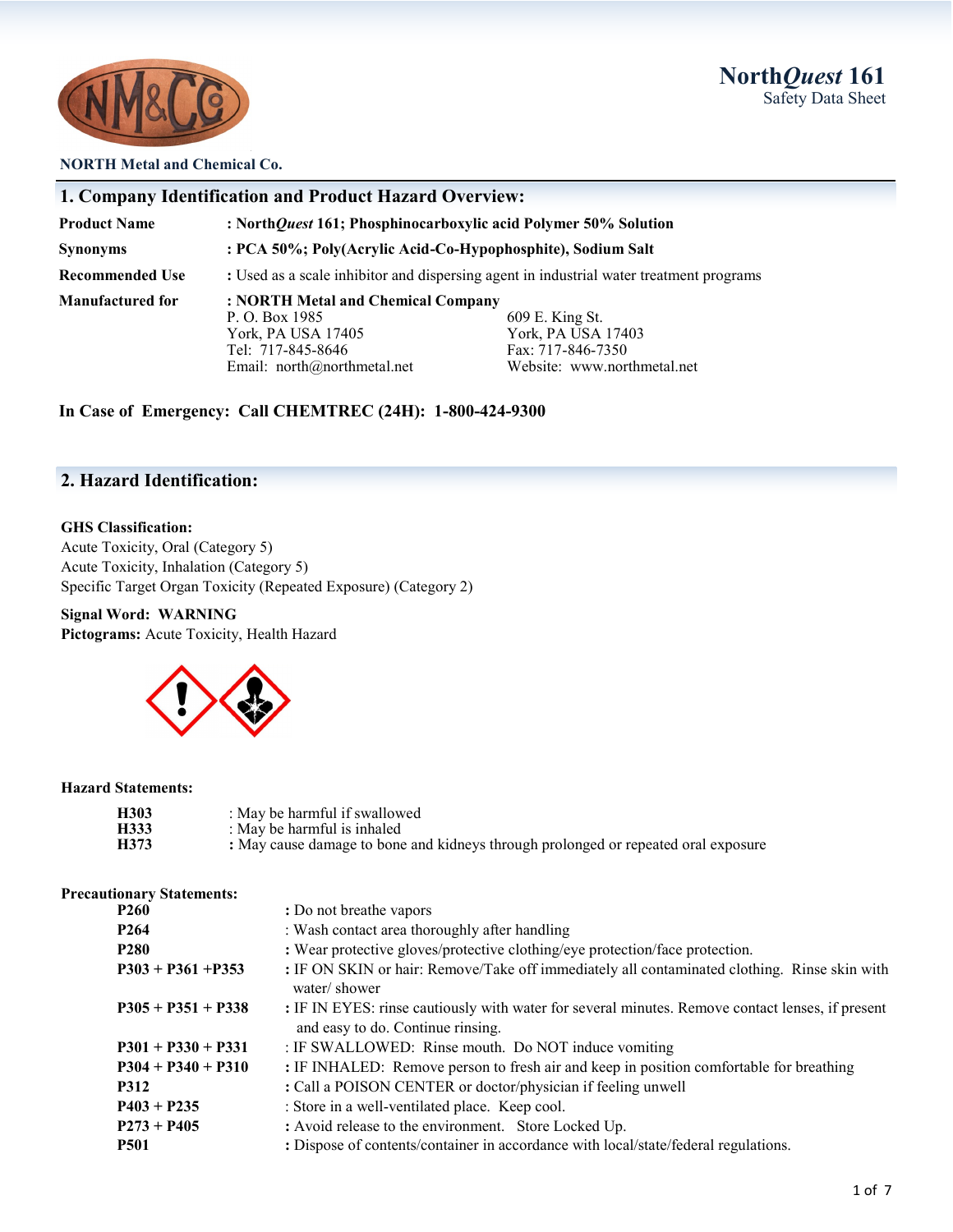#### **3. Composition/Information on Ingredient:**

**Chemical Name : North***Quest* **161;** Phosphino carboxylic acid Polymer 50% Solution

**Chemical Family :** Acrylic Polymer

**Chemical Formula :** Not applicable

| Substance:                | <b>CAS Number:</b> | EC | Compo. $(\% )$ |
|---------------------------|--------------------|----|----------------|
| Phosphino carboxylic acid | 71050-62-9         |    | Proprietary    |
| Water                     | 7732-18-5          |    | Proprietary    |

#### **4. First Aid Measures:**

| <b>General Advice:</b>   | : Consult a physician. Show this safety data sheet to the doctor in attendance. Move out of dangerous<br>area.                                                                                                                                                                                                             |
|--------------------------|----------------------------------------------------------------------------------------------------------------------------------------------------------------------------------------------------------------------------------------------------------------------------------------------------------------------------|
| <b>Eyes</b>              | : Flush skin with running water for at least fifteen minutes. Remove any contact lenses. Get medical aid/<br>attention immediately. Continue to rinse eyes during transport to the hospital.                                                                                                                               |
| <b>Skin</b>              | : Remove contaminated clothing. Wash skin with plenty of running water and soap. Take victim<br>immediately to the hospital. Consult a physician.                                                                                                                                                                          |
| Ingestion                | : If the product is swallowed, first rinse mouth. Give small amount of water to drink. Call doctor/<br>physician/poison center immediately. Do not induce vomiting. Never give anything by mouth to an<br>unconscious person. If a person vomits, place him/her in recovery position so the vomit does not enter<br>lungs. |
| <b>Inhalation</b>        | : If safe to do so, remove individual from further exposure. Keep warm and at rest. If breathing has<br>ceased, give artificial respiration. Do not give mouth to mouth resuscitation. Get medical attention/<br>consult a physician immediately.                                                                          |
| <b>Note to Physician</b> | : Treat symptomatically.                                                                                                                                                                                                                                                                                                   |
| $\blacksquare$           |                                                                                                                                                                                                                                                                                                                            |

#### **PPE for first responders :** Gloves and safety goggles are highly recommended.

# **5. Fire Fighting Measures: Flash Point (°C)** : Not available **Flammable Limits :** Not applicable **Auto ignition Temp. :** Not applicable **Flammable Class :** Not applicable **General Hazard :** Evacuate personnel downwind in-order to avoid inhalation of irritating and/or harmful fumes and smoke. This product is a non-flammable substance. However, hazardous decomposition and combustion products such as oxides of carbon and phosphorous can be formed if product is burning. Material can splatter above 100°C. Cool exposed containers with water spray to prevent over heating. **Extinguishing Media** : Use water spray or chemical-type foam **Special hazards arising from the substance : Carbon oxides and phosphorous may be evolved during fires Fire Fighting Procedures:** Hazardous decomposition and combustion products such as carbon/nitrogen oxides can be formed if product is burning. Cool exposed containers with water spray to prevent over heating. **Fire Fighting Equipment:**Respiratory and eye protection are required for fire fighting personnel. Full protective equipment (bunker gear) and self-contained breathing apparatus (SCBA) should be used for all indoor fires and any significant outdoor fires. Evacuate area and fight fire from safe distance or a protected location. Move fire-exposed containers, if allowable without sacrificing the safety of the firefighters. If possible, firefighters should control run-off water to prevent environmental contamination.

# **North***Quest* **161** Safety Data Sheet

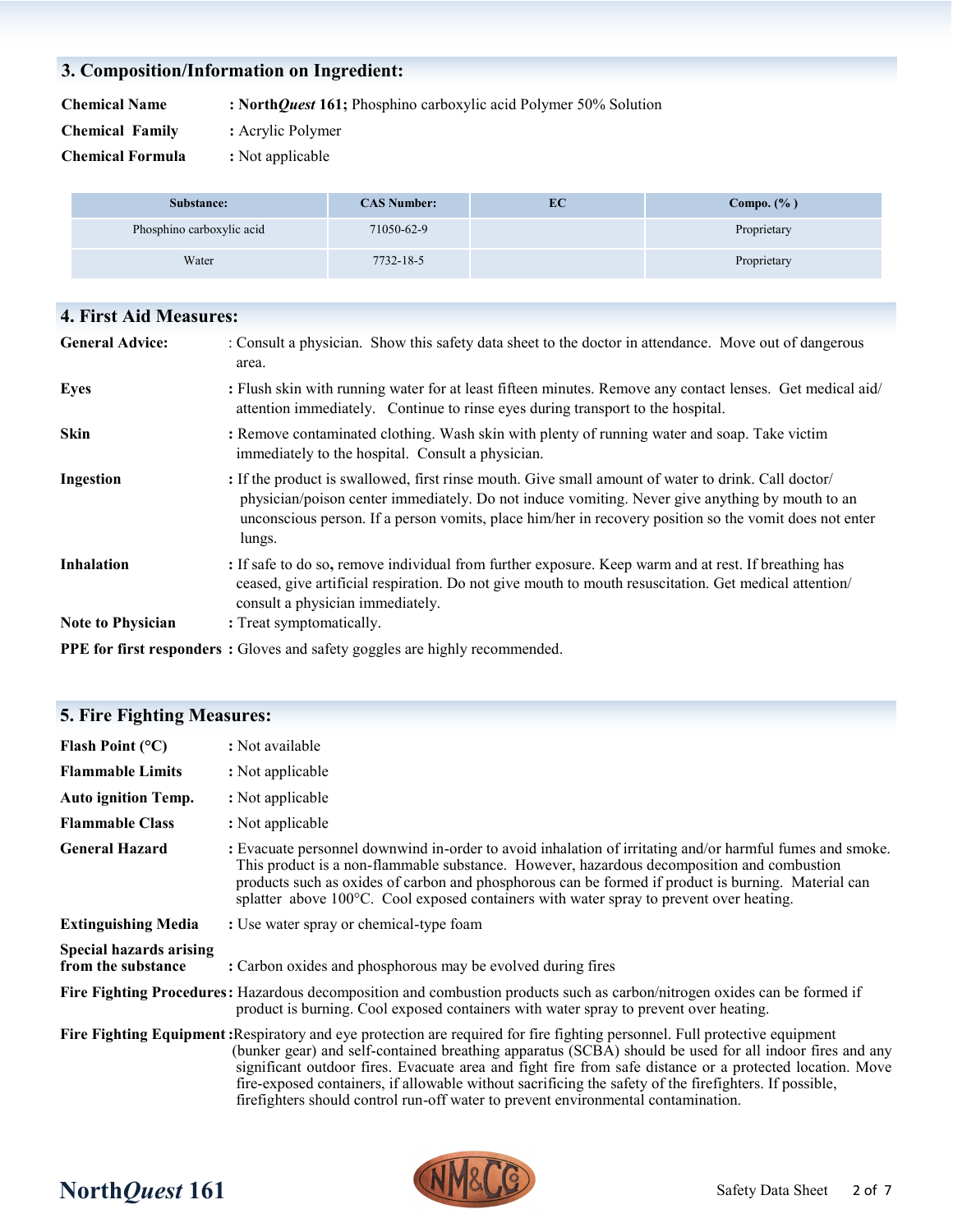# **6. Accidental Release Measures:**

| <b>Protective Gear for Personnel:</b> |                                                                                                                                                                                                                                                                                                                                                     |
|---------------------------------------|-----------------------------------------------------------------------------------------------------------------------------------------------------------------------------------------------------------------------------------------------------------------------------------------------------------------------------------------------------|
|                                       | For Small Spill : Safety glasses or chemical splash goggles, chemically resistant gloves (rubber/latex), chemically<br>resistant boots, and any appropriate body protection to minimize direct contact to the skin.                                                                                                                                 |
|                                       | For Large Spill: Triple gloves (rubber and nitrile over latex), chemical resistant suit, boots, hard hat, full face mask/an air<br>purifying respirator (NIOSH approved). Self contained breathing apparatus must be worn in situations<br>where fumigant gas generation and low oxygen levels are a consequence of contamination from the<br>leak. |
| <b>Spill Clean-up</b>                 |                                                                                                                                                                                                                                                                                                                                                     |
| <b>Procedures:</b>                    |                                                                                                                                                                                                                                                                                                                                                     |
|                                       | For Small Spill : In the event of a small spill, the leak should be contained with an absorbent pad and placed in a properly<br>labeled waste disposal container immediately. Clean the spill area with water. Do not let chemical/waste<br>enter the environment                                                                                   |
|                                       | For Large Spill: In the event of a large spill, contain the spill immediately and dispose according to state, federal, and<br>local hazardous waste regulation. Do not let chemical/waste enter the environment.                                                                                                                                    |
| Environmental                         |                                                                                                                                                                                                                                                                                                                                                     |
| <b>Precaution</b>                     | : Water spill: use appropriate containment to avoid run off or release to sewer or other waterways.<br>Land spill: use appropriate containment to avoid run off or release to ground.<br>General precaution: remove containers of strong acid and alkali from the release area.                                                                     |
| <b>Release Notes</b>                  | : If spill could potentially enter any waterway, including intermittent dry creeks, contact local authorities.                                                                                                                                                                                                                                      |

# **7. Handling and Storage:**

| <b>Handling</b> | : Use appropriate personal protective equipment as specified in Section 8. Handle in a well-ventilated<br>area. Handle in a manner consistent with good industrial/manufacturing techniques and practices.<br>Wash hands thoroughly with soap and water after use. Remove contaminated clothing and protective<br>equipment before entering eating areas. |
|-----------------|-----------------------------------------------------------------------------------------------------------------------------------------------------------------------------------------------------------------------------------------------------------------------------------------------------------------------------------------------------------|
| <b>Storage</b>  | : Store in a cool, dry well-ventilated area. Keep containers closed when not in use. Keep product isolated<br>$\mathcal{C}$ , and a finite the final contract of $\mathcal{C}$ , and $\mathcal{C}$                                                                                                                                                        |

 from incompatible materials/conditions such as freezing temperatures. Empty containers retain vapor and material residue. Observe all recommended safety precautions until container is cleaned, reconditioned or destroyed.

# **8. Exposure Controls and Personal Protection:**

| <b>Engineering Controls</b>     | : Use appropriate engineering controls to avoid contact with skin, eyes, and clothing. Wash hands before<br>breaks and immediately after handling the product.                                                                                                                                                                                                                                                                                                  |
|---------------------------------|-----------------------------------------------------------------------------------------------------------------------------------------------------------------------------------------------------------------------------------------------------------------------------------------------------------------------------------------------------------------------------------------------------------------------------------------------------------------|
| <b>Personal Protective</b>      |                                                                                                                                                                                                                                                                                                                                                                                                                                                                 |
| Equipment                       | : Eyes and face: Tightly fitting safety goggles. Face shield (8-inch minimum). Use equipment for eye<br>protection tested and approved under appropriate government standards such as NIOSH.                                                                                                                                                                                                                                                                    |
|                                 | <b>Skin:</b> Avoid direct contact with skin. Wear rubber gloves, apron, boots or whole bodysuit when<br>handling this product.                                                                                                                                                                                                                                                                                                                                  |
|                                 | <b>Respiratory:</b> Avoid breathing vapors or mist. Where risk assessment shows air-purifying respirators are<br>appropriate, use full-face respirator with multi-purpose combination respirator cartridges as a back up to<br>engineering controls. If the respirator is the sole means of protection, use a full-face supplied air<br>respirator. Use respirators and components tested and approved under appropriate government standards<br>such as NIOSH. |
|                                 | Work Hygienic Practices: Facilities storing or using this material should be equipped with emergency eyewash, and a safety<br>shower. Good personal hygiene practices should always be followed.                                                                                                                                                                                                                                                                |
| <b>Control of Environmental</b> |                                                                                                                                                                                                                                                                                                                                                                                                                                                                 |
| <b>Exposure</b>                 | :Prevent further leakage or spillage if safe to do so. Do not let product enter drains. Discharge into the                                                                                                                                                                                                                                                                                                                                                      |



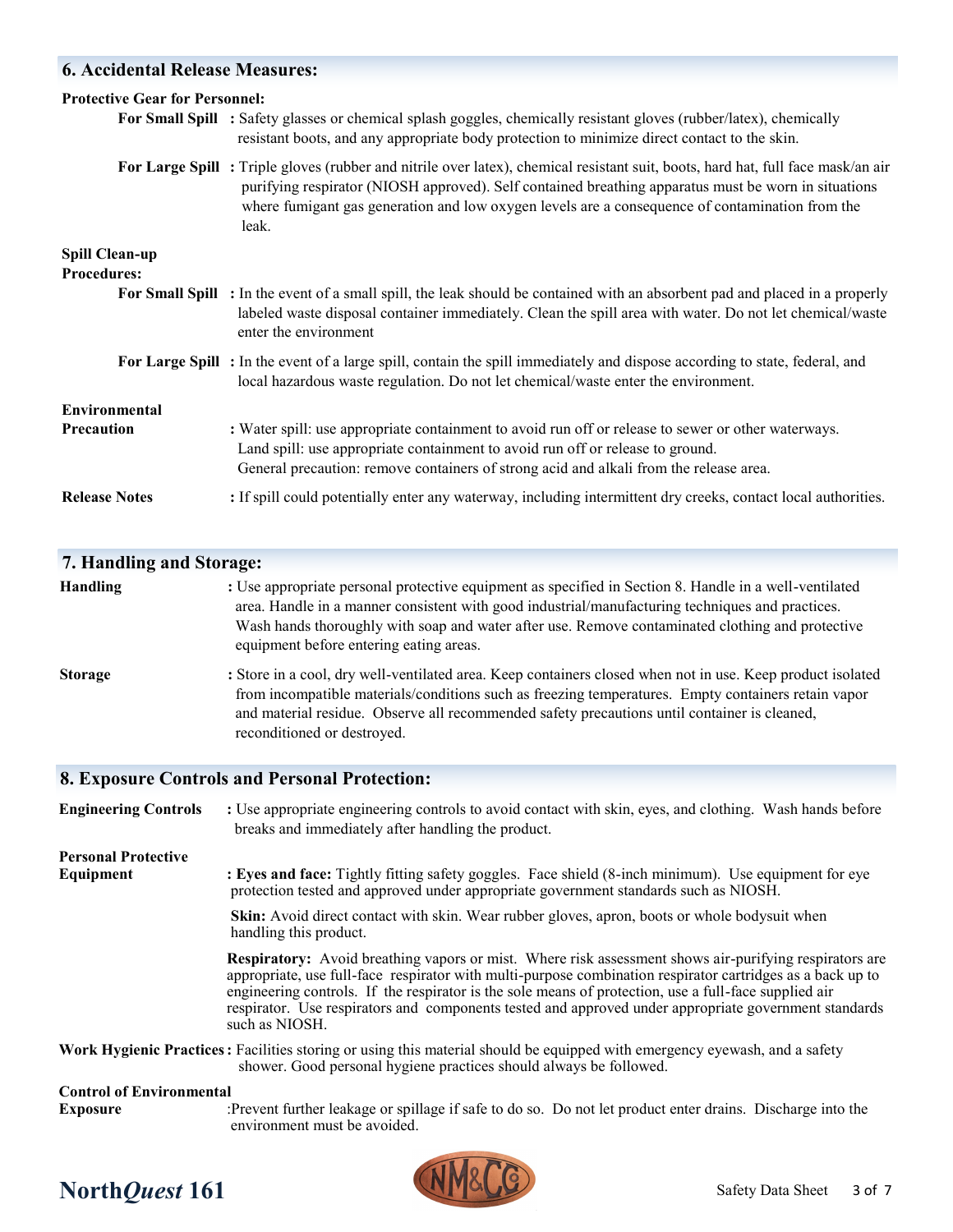# **8. Exposure Controls and Personal Protection:**

# **Exposure Limits:**

| Component:               | OSHA STEL | OSHA PEL | <b>ACGIH TLV</b> | <b>ACGIH STEL</b> |
|--------------------------|-----------|----------|------------------|-------------------|
| Phosphinocarboxylic acid | N/A       | N/A      | N/A              | N/A               |

# **9. Chemical and Physical Properties:**

| Appearance                   | : Clear Liquid                             |                                               |                                                       |
|------------------------------|--------------------------------------------|-----------------------------------------------|-------------------------------------------------------|
| Odor                         | $:$ Slight                                 | <b>Upper Explosive Limit</b>                  | : Not applicable                                      |
| Odor threshold               | : Not available                            | <b>Flammability</b>                           | : Not Flammable                                       |
| Color                        | : Colorless to pale yellow/amber<br>Liquid | <b>Vapor Pressure</b><br><b>Vapor Density</b> | : 24 mmHg @ $25^{\circ}$ C (water)<br>: Not available |
| pH (1% Solution)             | $: 3.0 - 4.5$                              | <b>Relative Density</b>                       | : Not available                                       |
| <b>Melting Point</b>         | $: > -3$ °C                                | <b>Specific Gravity</b>                       | $: 1.200 - 1.280$                                     |
| <b>Freezing Point</b>        | : $-3$ °C to $-10$ °C                      | <b>Solubility</b>                             | : Soluble in Water                                    |
| <b>Boiling Range</b>         | $:101^{\circ}C - 103^{\circ}C$             | <b>Partition coefficient</b>                  |                                                       |
| <b>Flash Point</b>           | : Not available                            | (n-octanol/water)                             | : Not available                                       |
| <b>Decomposition Temp.</b>   | : Not available                            | <b>Auto Ignition Temp.</b>                    | : Not available                                       |
| <b>Evaporation Rate</b>      | : Not available                            | <b>Molecular Weight</b>                       | : Not available                                       |
| <b>Lower Explosive Limit</b> | : Not applicable                           | Viscosity (cPs $\omega$ 25°C)                 | $: 200 - 2000$                                        |

| <b>10. Stability and Reactivity:</b> |                                                                                                                          |
|--------------------------------------|--------------------------------------------------------------------------------------------------------------------------|
| <b>Stability</b>                     | : The product is stable under normal ambient conditions of temperature and pressure.                                     |
| Polymerization                       | : Polymerization will not occur                                                                                          |
| <b>Hazardous</b>                     |                                                                                                                          |
|                                      | <b>Decomposition Products:</b> Oxides of carbon and oxides of phosphorous.                                               |
|                                      | <b>Incompatible Materials</b> : Alkaline materials, acid reactive salts such as nitrites and sulfites, mild steel.       |
| <b>Conditions to Avoid</b>           | : Avoid exposure to extreme temperatures, contact with incompatible chemicals, uncontrolled contact with<br>accelerants. |

# **North***Quest* **161** Safety Data Sheet

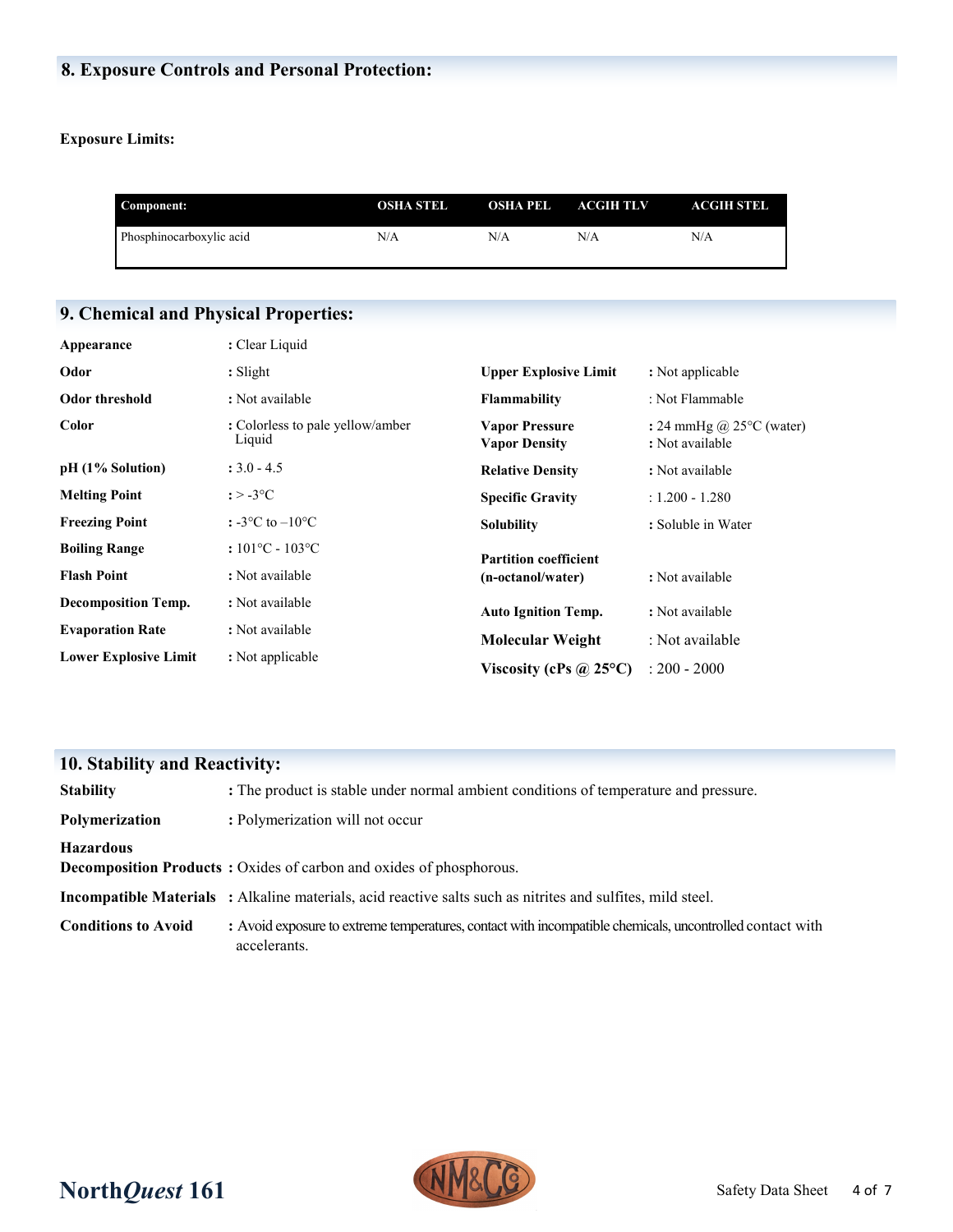### **11. Toxicological Information:**

#### **Acute Toxicity Data:**

| Oral $LD_{50}$ (Rat)        | $\div$ 5000 mg/kg (Similar product)      |
|-----------------------------|------------------------------------------|
| Dermal $LD_{50}$            | : No data available                      |
| Corrosion/Irritation:       | Inhalation $LD_{50}$ : No data available |
| Skin                        | : Non irritant (Similar product)         |
| Eyes                        | : Non irritant (Similar product)         |
| Sensitization:              |                                          |
| Respiratory                 | : No data available.                     |
| Skin                        | : No data available.                     |
| Carcinogenicity             | : IARC, NTP, OSHA, ACGIH - Not Listed    |
| Mutagenicity                | : No data available.                     |
| <b>Reproductive Effects</b> | : No data available.                     |
| <b>Teratogenic Effects</b>  | : No data available.                     |
| <b>Routes of Exposure</b>   | : Eyes, Skin, Inhalation.                |
|                             |                                          |

**Acute Effects from Overexposure:** Product is not expected to be irritating to the eyes and skin.

**Chronic Effects from Overexposure:** A 90-day feeding study in rats indicated bone damage and kidney effects with a similar products. Product was not genotoxic in standard tests.

## **12. Ecological Information:**

**All work practices must be aimed at eliminating environmental contamination. No data available for this product. Data below are given for a similar product.**

#### **Biodegradability:**

Effluent Data BOD: Modified OECD test 301E - Not biodegradable. OECD Closed bottle test 301D - Not biodegradable. COD: 1.113g Oxygen/g

#### **Ecotoxicity:**

Rainbow Trout: 96 hour  $LC_{50}$  > 1000 ppm (Solids) Zebra Fish: 96 hour  $LC_{50}$  > 1000 ppm (Solids) Brown Shrimp: 96 hour  $LC_{50}$  >10,000 ppm Daphnia Magna: 24 hour  $EC_{50}$  > 320 ppm Algae - Scenedesmus subspicatus:  $EBC_{50}$  (0-72hour) = 130 ppm

**Mobility in Soil :** No data available. **Other Adverse Effects :** No data available.

## **13. Disposal Considerations:**

| <b>Disposal Method</b>  | : Dispose of waste at an appropriate waste disposal facility according to current applicable laws and<br>regulations.                                                                                                          |
|-------------------------|--------------------------------------------------------------------------------------------------------------------------------------------------------------------------------------------------------------------------------|
| <b>For Large Spills</b> | : Contain material and call local authorities for emergency assistance.                                                                                                                                                        |
| <b>Product Disposal</b> | : Dispose of at a supervised incineration facility or an appropriate waste disposal facility according to<br>current applicable local, state and federal laws, regulations and product characteristics at time of<br>disposal. |
| <b>Empty Container</b>  | : Contaminated container should be labeled and disposed in accordance to local, state and federal laws and<br>regulations.                                                                                                     |
| <b>General Comments</b> | : Refer to section 6, accidental release measures for additional information.                                                                                                                                                  |



# **North***Quest* **161** Safety Data Sheet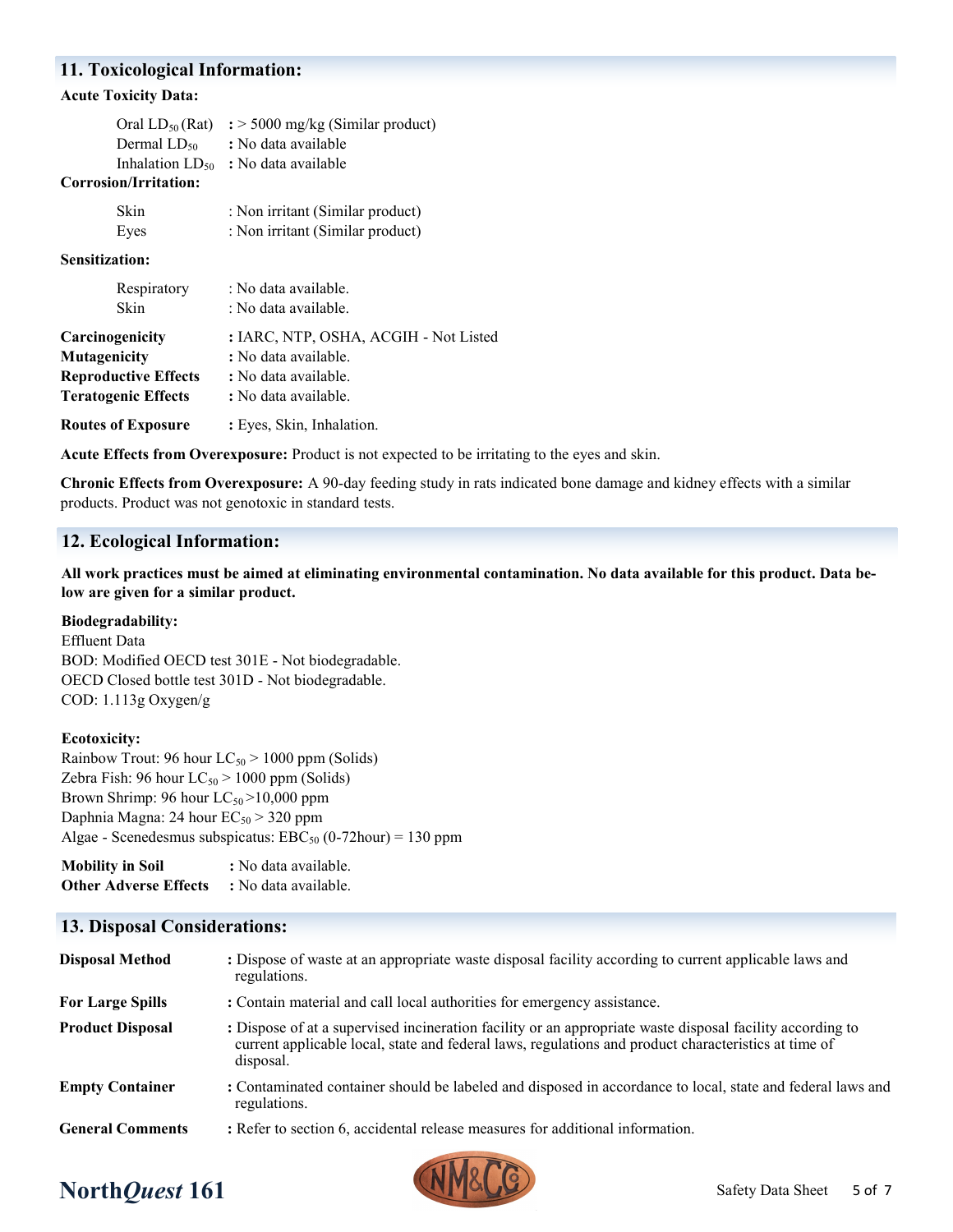# **14. Transport Information:**

| <b>Regulatory</b><br><b>Information</b> | UN No. | <b>Proper Shipping Name</b> | <b>UN Class</b> | Packing<br>Group | Labels |
|-----------------------------------------|--------|-----------------------------|-----------------|------------------|--------|
| <b>US DOT</b>                           | None   | Not Regulated               | None            |                  | None   |
| <b>IMDG</b>                             | None   | Not Regulated               | None            |                  | None   |
| <b>JATA</b>                             | None   | Not Regulated               | None            |                  | None   |

# **15. Regulatory Information:**

#### **U.S. Federal Regulations:**

**TSCA Status:** All components of this product are in compliance with TSCA

**CERCLA Section 103 (40 CFR 302.4):** No components of this products are listed.

**SARA Section 311 Categorizations (40 CFR 370):** Delayed Chronic Health Hazards

**SARA Section 312 Threshold Planning Quantity (40 CFR 370):** 10,000 LBS

**SARA Section 313:** No components of this products are listed.

### **16. Other Information:**

**HMIS and NFPA Rating Scale:**

**HMIS: Hazardous Materials Identification System**

#### **Numeric Scale for Health (Blue), Flammability (Red), and Physical Hazard (Yellow):**

| <b>HMIS Rating:*</b>       |   |  |
|----------------------------|---|--|
| <b>HEALTH</b>              |   |  |
| <b>FLAMMARILITY</b>        |   |  |
| <b>PHYSICAL HAZARD</b>     |   |  |
| <b>PERSONAL PROTECTION</b> | в |  |

| <b>RATING</b>  | <b>HEALTH</b>                                          | <b>FIRE HAZARD</b>                         | <b>PHYSICAL HAZARD</b>                                                                                                                                   |
|----------------|--------------------------------------------------------|--------------------------------------------|----------------------------------------------------------------------------------------------------------------------------------------------------------|
| $\Omega$       | No significant risk to<br>health                       | Will not burn                              | Product stable under ambient temperature and<br>condition.                                                                                               |
| 1              | Can cause irritation<br>or minor reversible<br>injury. | Must be preheated to<br>burn               | Product can become unstable at high temperatures<br>and pressures.                                                                                       |
| $\overline{2}$ | Can cause tempo-<br>rary or residual<br>injury         | Ignites when moderate-<br>ly heated        | Product can become unstable and cause violent<br>chemical reaction at normal pressures and tempera-<br>tures                                             |
| 3              | Can cause serious<br>injury                            | Ignition occurs at nor-<br>mal temperature | Product capable of forming explosive mixtures and is<br>capable of detonation in presence of strong initi-<br>ating source.                              |
| 4              | Can be lethal from<br>single or repeated<br>exposure.  | <b>Extremely flammable</b>                 | Product is highly explosive and unstable. Exothermic<br>reactions possible with decomposition, polymeriza-<br>tion, reaction with water or self reaction |

**Personal Protection Code B: Gloves + Safety Goggles**